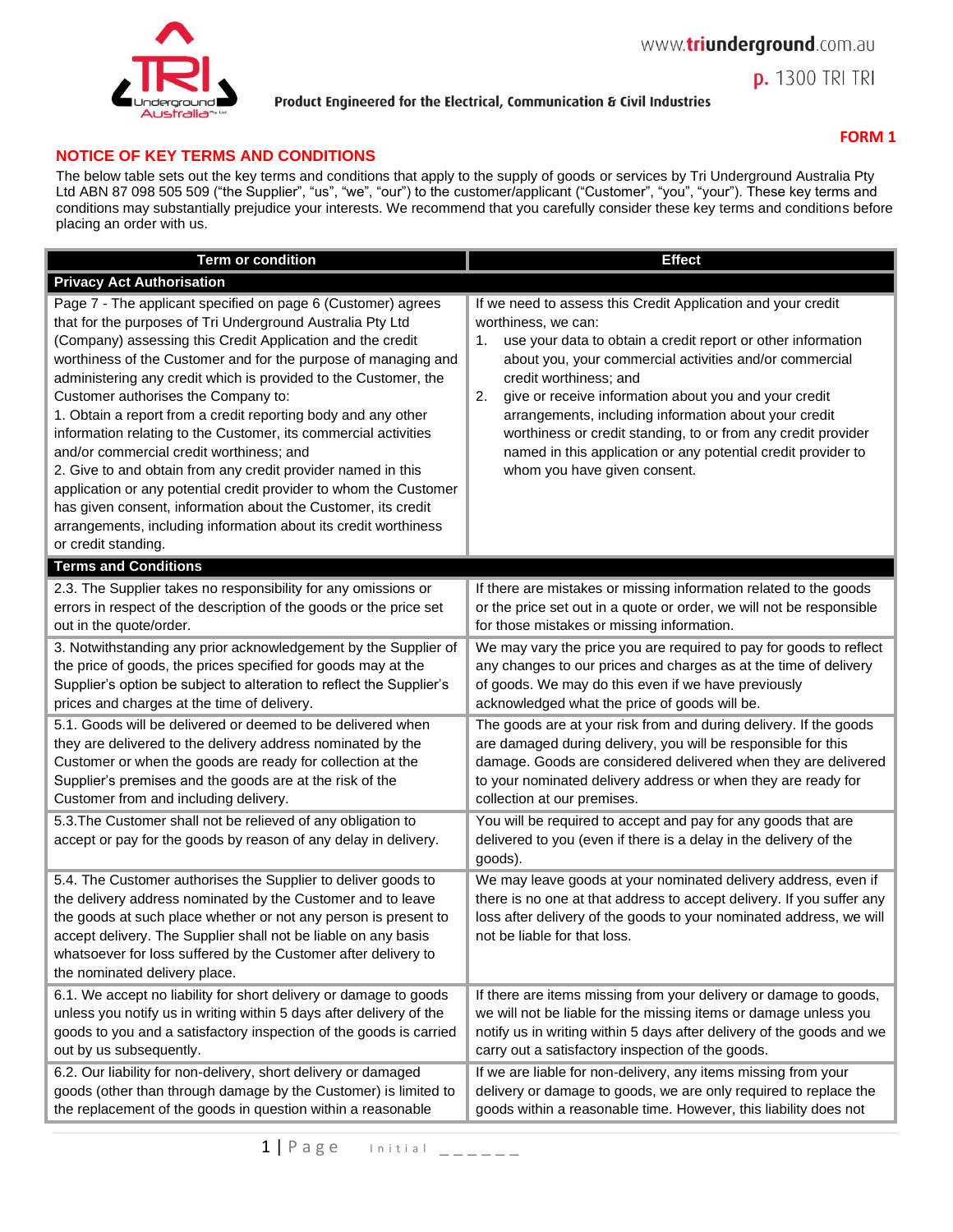



**p.** 1300 TRI TRI

|                                                                                                                                                                                                                                                                                                                                                                                                                                                                                                                                                                                                                                                                                                                                                                                                                                                                                                                                                                                                                                                                                                                                                                                                                                                                                                                                                                                                                                                                                     | <b>FUNIVI</b> J                                                                                                                                                                                                                                                                                                                                                                                                                                                                                                                                                                  |
|-------------------------------------------------------------------------------------------------------------------------------------------------------------------------------------------------------------------------------------------------------------------------------------------------------------------------------------------------------------------------------------------------------------------------------------------------------------------------------------------------------------------------------------------------------------------------------------------------------------------------------------------------------------------------------------------------------------------------------------------------------------------------------------------------------------------------------------------------------------------------------------------------------------------------------------------------------------------------------------------------------------------------------------------------------------------------------------------------------------------------------------------------------------------------------------------------------------------------------------------------------------------------------------------------------------------------------------------------------------------------------------------------------------------------------------------------------------------------------------|----------------------------------------------------------------------------------------------------------------------------------------------------------------------------------------------------------------------------------------------------------------------------------------------------------------------------------------------------------------------------------------------------------------------------------------------------------------------------------------------------------------------------------------------------------------------------------|
| time and is subject to clauses 12 and 13.                                                                                                                                                                                                                                                                                                                                                                                                                                                                                                                                                                                                                                                                                                                                                                                                                                                                                                                                                                                                                                                                                                                                                                                                                                                                                                                                                                                                                                           | extend to goods that have been damaged by you.                                                                                                                                                                                                                                                                                                                                                                                                                                                                                                                                   |
|                                                                                                                                                                                                                                                                                                                                                                                                                                                                                                                                                                                                                                                                                                                                                                                                                                                                                                                                                                                                                                                                                                                                                                                                                                                                                                                                                                                                                                                                                     | This clause is also subject to the other restrictions and<br>requirements in clauses 12 and 13 of the terms and conditions so<br>this liability may be further excluded, or additional requirements<br>may apply, under those clauses.                                                                                                                                                                                                                                                                                                                                           |
| 9.1. The Customer agrees that these Terms constitute a security<br>agreement for the purpose of section 20 of the PPSA and that a<br>security interest exists in all goods (and their proceeds)<br>previously supplied by us to you and in all future goods supplied,<br>together with a security interest in all of your present and after-<br>acquired property.                                                                                                                                                                                                                                                                                                                                                                                                                                                                                                                                                                                                                                                                                                                                                                                                                                                                                                                                                                                                                                                                                                                  | By entering into the terms and conditions, you grant us a security<br>interest in all:<br>1. goods we have previously supplied to you (and their<br>proceeds);<br>2. future goods supplied by us to you; and<br>3. your present and after-acquired property (this includes all your<br>personal property that can be registered on the Personal<br>Property Securities Register either at the time the registration<br>is made, or in future).<br>In summary, this means we may be able to take the above<br>property if your obligations under the terms and conditions are not |
|                                                                                                                                                                                                                                                                                                                                                                                                                                                                                                                                                                                                                                                                                                                                                                                                                                                                                                                                                                                                                                                                                                                                                                                                                                                                                                                                                                                                                                                                                     | met.                                                                                                                                                                                                                                                                                                                                                                                                                                                                                                                                                                             |
| 9.3. We may on demand, obtain reimbursement from you for all                                                                                                                                                                                                                                                                                                                                                                                                                                                                                                                                                                                                                                                                                                                                                                                                                                                                                                                                                                                                                                                                                                                                                                                                                                                                                                                                                                                                                        | If we take any action to:                                                                                                                                                                                                                                                                                                                                                                                                                                                                                                                                                        |
| costs and expenses incurred by us in relation to registering,                                                                                                                                                                                                                                                                                                                                                                                                                                                                                                                                                                                                                                                                                                                                                                                                                                                                                                                                                                                                                                                                                                                                                                                                                                                                                                                                                                                                                       | register, maintain or release a security interest;<br>1.                                                                                                                                                                                                                                                                                                                                                                                                                                                                                                                         |
| maintaining or releasing our security interest or the repossession                                                                                                                                                                                                                                                                                                                                                                                                                                                                                                                                                                                                                                                                                                                                                                                                                                                                                                                                                                                                                                                                                                                                                                                                                                                                                                                                                                                                                  | repossess goods; or<br>2.                                                                                                                                                                                                                                                                                                                                                                                                                                                                                                                                                        |
| of goods or the exercise, enforcement or preservation of any                                                                                                                                                                                                                                                                                                                                                                                                                                                                                                                                                                                                                                                                                                                                                                                                                                                                                                                                                                                                                                                                                                                                                                                                                                                                                                                                                                                                                        | exercise, enforce or preserve a right or interest we have<br>3.                                                                                                                                                                                                                                                                                                                                                                                                                                                                                                                  |
| right or interest under these terms and conditions or any contract                                                                                                                                                                                                                                                                                                                                                                                                                                                                                                                                                                                                                                                                                                                                                                                                                                                                                                                                                                                                                                                                                                                                                                                                                                                                                                                                                                                                                  | under the terms and conditions or any other contract we have                                                                                                                                                                                                                                                                                                                                                                                                                                                                                                                     |
| that we may have with you.                                                                                                                                                                                                                                                                                                                                                                                                                                                                                                                                                                                                                                                                                                                                                                                                                                                                                                                                                                                                                                                                                                                                                                                                                                                                                                                                                                                                                                                          | with you,                                                                                                                                                                                                                                                                                                                                                                                                                                                                                                                                                                        |
|                                                                                                                                                                                                                                                                                                                                                                                                                                                                                                                                                                                                                                                                                                                                                                                                                                                                                                                                                                                                                                                                                                                                                                                                                                                                                                                                                                                                                                                                                     | you will be required to reimburse us for all costs and expenses<br>incurred in taking those actions.                                                                                                                                                                                                                                                                                                                                                                                                                                                                             |
|                                                                                                                                                                                                                                                                                                                                                                                                                                                                                                                                                                                                                                                                                                                                                                                                                                                                                                                                                                                                                                                                                                                                                                                                                                                                                                                                                                                                                                                                                     |                                                                                                                                                                                                                                                                                                                                                                                                                                                                                                                                                                                  |
| 9.4. The Customer waives its rights under the following<br>provisions of the PPSA and agrees that the following provisions<br>of the PPSA will not apply to the enforcement of a security<br>interest, to the extent that it is permitted by law to:<br>a. Receive a notice of intention of removal of an accession and<br>when a person with an interest in the whole may retain an<br>accession (section 95 and section 96 respectively);<br>b. Receive a notice that we decide to enforce our security<br>interest in accordance with the land law (section 118);<br>c. Receive a notice of enforcement of security in liquid assets<br>(section 120);<br>d. Receive a notice of enforcement action against liquid assets<br>(section 121(4));<br>e. Receive a notice to seize collateral (section 123);<br>f. Obligation to dispose of or retain collateral (section 125);<br>g. Seizure by higher priority partners - notice (section 127);<br>h. Receive a notice of disposal of goods by us purchasing the<br>goods (section 129);<br>i. Receive a notice to dispose of goods (section 130);<br>j. Receive a statement of account following disposal of goods<br>and contents of statement (section 132 (2) and (3));<br>k. Receive a statement of account if no disposal of the goods for<br>each 6-month period (section 132 (4));<br>I. Proposal of secured party to retain collateral (section 134(2));<br>m. Receive a notice of any proposal by us to retain the goods | Parties can contract out of certain provisions under the Personal<br>Property and Securities Act 2009 (Cth) (PPSA). This clause sets<br>out a list of the provisions in the PPSA that you will be contracting<br>out of under the terms and conditions. The effect of contracting<br>out of a provision varies depending on the particular provision in<br>question but doing so may mean you lose certain rights you would<br>otherwise have under the PPSA (such as rights to receive<br>notices/statements).                                                                  |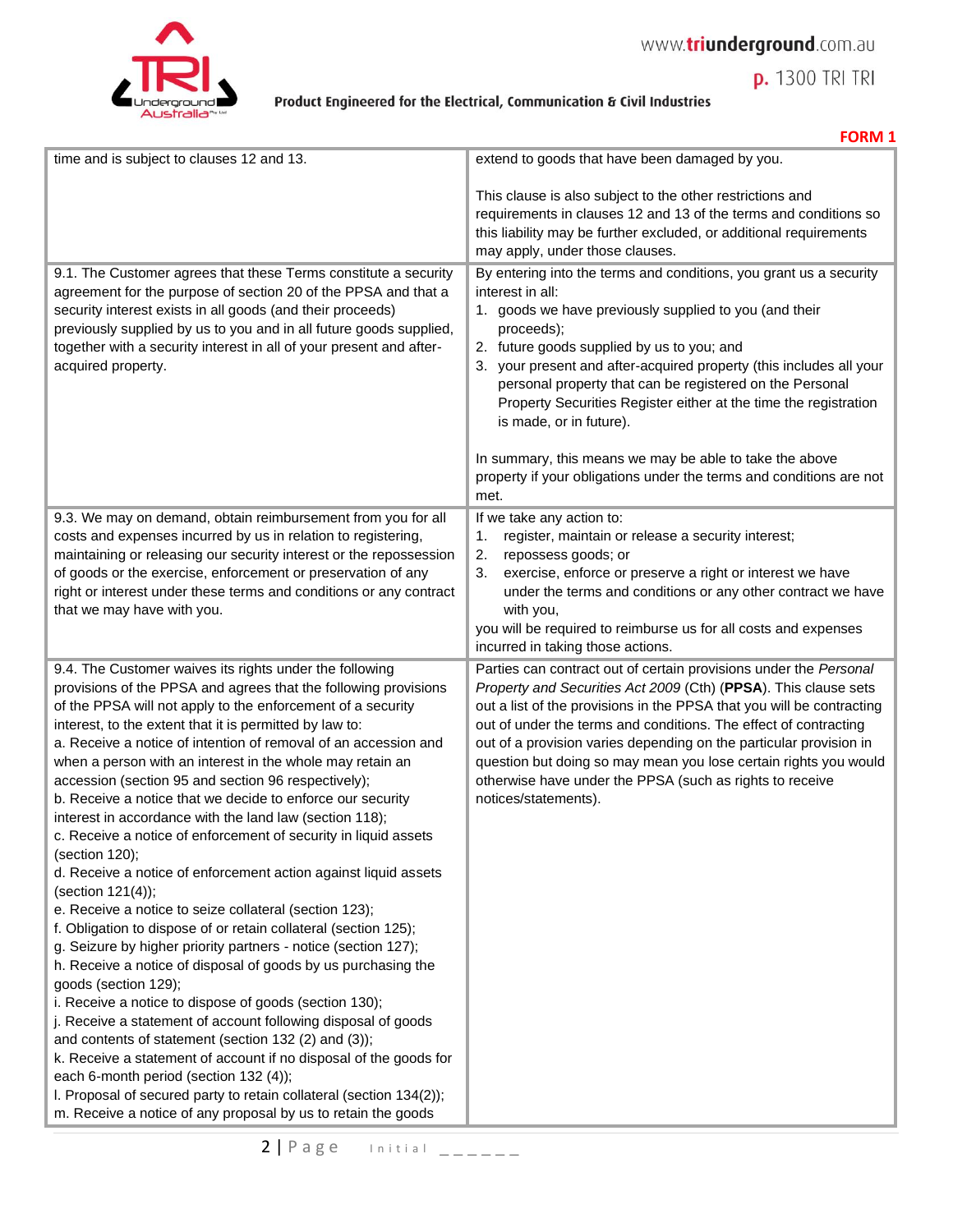

**FORM 1**

**p.** 1300 TRI TRI

| (section 135);<br>n. Retaining collateral free of interest (section 136(3), (4) and<br>$(5)$ ;<br>o. Persons entitled to notice may object to proposal (section<br>137);<br>p. Redeem the goods (section 142);<br>q. Reinstate the security agreement (section 143); and<br>r. Receive a notice of any verification statement (section 157 (1)<br>and section 157 (3)).<br>9.5 The Customer expressly and irrevocably agrees that the<br>Supplier is entitled to enter any premises where the goods<br>supplied are located to repossess, remove and sell such goods.<br>The Customer (its successors and assigns, including any<br>external manager or administrator) shall not object to the<br>Supplier, or its agents entering any premises for the purpose of<br>this clause and agrees to indemnify and keep the Supplier<br>indemnified in respect of any claims, actions and costs that may<br>arise against the Supplier in relation to the removal,<br>repossession and sale of the goods pursuant to these terms and<br>conditions including and claims brought by third parties.<br>$10.$ If:<br>a) The Customer being an individual, commits any act of<br>bankruptcy; or<br>b) The Customer being a company or a trust, circumstances | If we supply you with goods, we can enter onto any premises<br>where those goods are located to repossess, remove and sell<br>those goods if you breach your obligations under the terms and<br>conditions.<br>If we remove, repossess or sell any of those goods, you must<br>indemnify us for any claims, actions or costs (including any claims<br>brought by third parties) that arise as a result of us taking that<br>action.<br>If any of the circumstances listed in clause 10 (a) to (e) occur (i.e.<br>you default under the terms and conditions) then we may use your<br>data to register a default with a credit reference facility. |
|-----------------------------------------------------------------------------------------------------------------------------------------------------------------------------------------------------------------------------------------------------------------------------------------------------------------------------------------------------------------------------------------------------------------------------------------------------------------------------------------------------------------------------------------------------------------------------------------------------------------------------------------------------------------------------------------------------------------------------------------------------------------------------------------------------------------------------------------------------------------------------------------------------------------------------------------------------------------------------------------------------------------------------------------------------------------------------------------------------------------------------------------------------------------------------------------------------------------------------------------------------|---------------------------------------------------------------------------------------------------------------------------------------------------------------------------------------------------------------------------------------------------------------------------------------------------------------------------------------------------------------------------------------------------------------------------------------------------------------------------------------------------------------------------------------------------------------------------------------------------------------------------------------------------|
| arise where a receiver, manager, administrator; or controller<br>becomes entitled to take possession of any of its assets, any<br>proceedings are instituted for the winding up, or the Customer<br>entering into a Deed of Company Arrangement; or<br>c) The Customer failing to comply with any demand for payment<br>issued by the Supplier; or<br>d) The Supplier has any reasonable grounds to believe that the<br>Customer may not be able to make due and punctual payments<br>to the Supplier of any monies owing; or<br>e) There is a breach by the Customer of these Terms,<br>then all monies payable by the Customer to the Supplier shall<br>become immediately due and payable on demand,<br>notwithstanding that the due date for payment shall not have<br>expired;<br>then, the Supplier may without prejudice to any other rights they<br>may have do any or all of the following:<br>k) register a default with any credit reference facility.<br>11. The Customer agrees that it does not rely on the advice,<br>recommendation, information or assistance provided by the                                                                                                                                                      | If we provide you with any advice, recommendation, information<br>or assistance, we are not liable for this. We do not give any                                                                                                                                                                                                                                                                                                                                                                                                                                                                                                                   |
| Supplier in relation to the suitability of any goods for a particular<br>purpose. Any advice, recommendation, information or assistance<br>provided by the Supplier is provided without any liability by the<br>Supplier whatsoever. The Supplier gives no warranties either<br>express or implied as to merchantability, fitness for purpose or<br>otherwise with respect to the goods other than as required by<br>any applicable legislation.<br>12.4 The Supplier will under no circumstances incur liability for                                                                                                                                                                                                                                                                                                                                                                                                                                                                                                                                                                                                                                                                                                                               | warranties regarding the merchantability (i.e. suitability for sale),<br>fitness for purpose (i.e. if the goods can be used for their intended<br>purpose) or otherwise of the goods except where we are required<br>to do so by legislation.<br>If you suffer any loss or damage, we will under no circumstances                                                                                                                                                                                                                                                                                                                                 |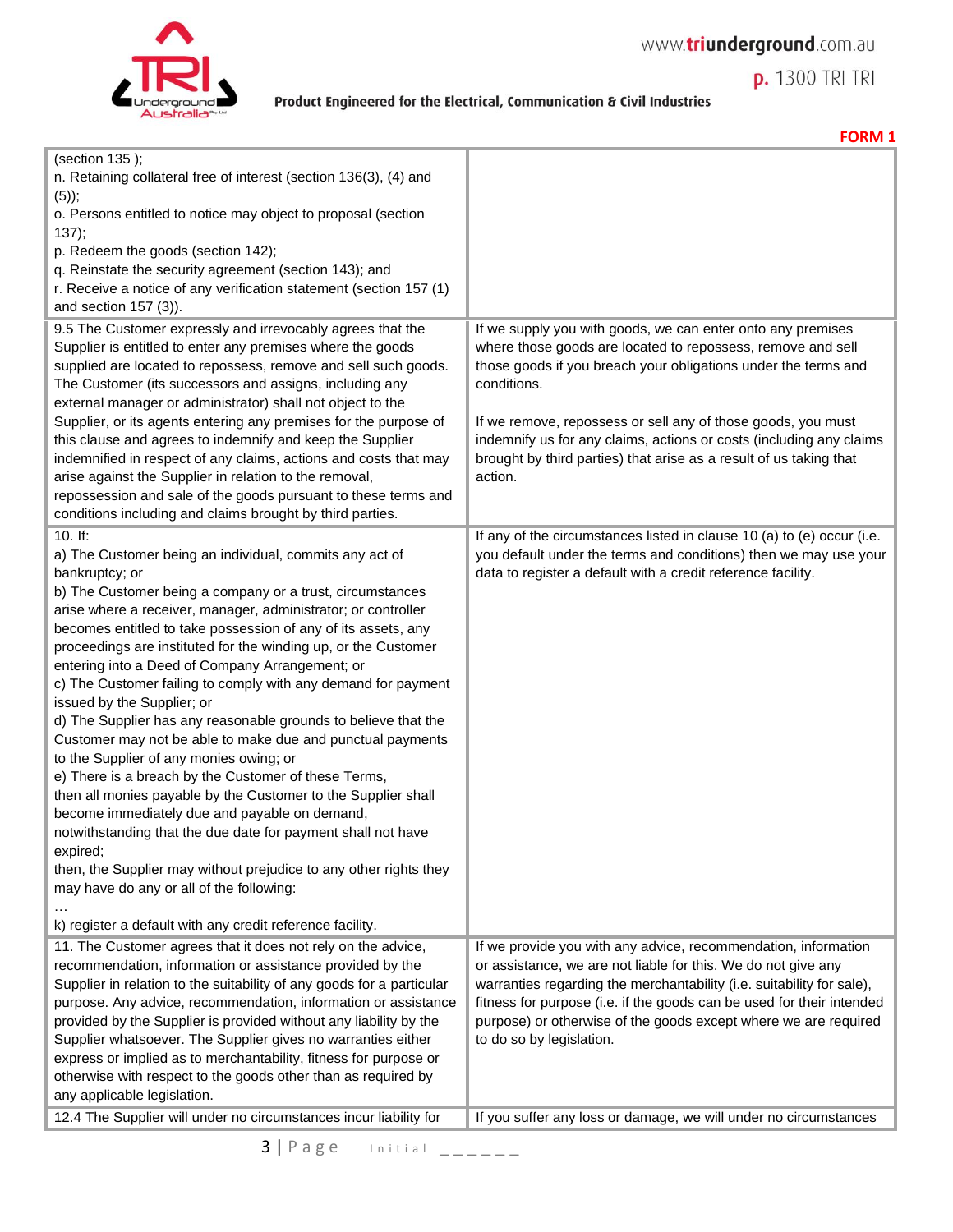

**FORM 1**

**p.** 1300 TRI TRI

| any loss or damage suffered by the Customer including but not<br>limited to costs to remove the goods from installation or any<br>costs associated with re-installation of repaired or replaced<br>goods, loss of profits, damage to property or personal injury<br>arising from that supply, whether arising directly, incidentally or<br>consequently.                                                                                                                                                                                                                                                                                                            | be liable for that loss or damage.                                                                                                                                                                                                                                                                                                                                                                                                                                                                             |
|---------------------------------------------------------------------------------------------------------------------------------------------------------------------------------------------------------------------------------------------------------------------------------------------------------------------------------------------------------------------------------------------------------------------------------------------------------------------------------------------------------------------------------------------------------------------------------------------------------------------------------------------------------------------|----------------------------------------------------------------------------------------------------------------------------------------------------------------------------------------------------------------------------------------------------------------------------------------------------------------------------------------------------------------------------------------------------------------------------------------------------------------------------------------------------------------|
| 12.6 All warranties and conditions whether implied by statute or<br>otherwise are excluded to the extent permitted by law.                                                                                                                                                                                                                                                                                                                                                                                                                                                                                                                                          | Any warranties or conditions that may be available to you under<br>applicable laws or otherwise are excluded to the extent it is<br>possible to do so. This means you will not receive any benefits<br>under those warranties or conditions that you may otherwise be<br>entitled to.                                                                                                                                                                                                                          |
| 12.10 To the maximum extent permitted by law, the Customer<br>indemnifies and agrees to hold the Supplier, its officers and<br>employees (Those Indemnified) harmless against and from all<br>Claims which may arise as a result of or in connection with the<br>Supplier's supply of the goods. The Supplier holds the benefit of<br>this indemnity on trust for Those Indemnified and Those<br>Indemnified will be entitled to rely on the indemnity and have the<br>Customer pay for all costs (including but not limited to legal costs<br>on a solicitor and own client or indemnity basis) prior to Those<br>Indemnified having incurred and paid such costs. | If a Claim arises as a result of, or in connection with, our supply of<br>goods to you, you must indemnify us, our officers and employees<br>against and from those Claims. You cannot hold us, our officers or<br>employees liable for any of those Claims.<br>You will need to pay for all costs in relation to those Claims prior<br>to us (including our officers and employees) incurring or paying<br>those costs.                                                                                       |
| 14.1 The Customer warrants that all drawings and specifications<br>and other design information supplied by it to the Supplier are<br>accurate in all respects, comply with any relevant standards or<br>legal or regulatory requirements and do not infringe upon the<br>intellectual property rights of any party including any copyright,<br>patents, designs or trademarks of a third party. The Customer<br>fully indemnifies the Supplier for any claims made against the<br>Supplier or loss suffered by the Supplier due to its breach of this<br>clause 14.1.                                                                                              | If you supply us with any drawings and specifications or other<br>design information, you warrant to us that those drawings,<br>specifications or other design information are accurate, comply<br>with any relevant standards or legal or regulatory requirements<br>and do not infringe upon the intellectual property rights of any<br>party.<br>If there are any claims made against us or we suffer any loss<br>because you breach clause 14.1, you must fully indemnify us for<br>those claims and loss. |
| 18 The Customer hereby charges to the Supplier all of the<br>Customer's right, title and interest (whether existing or future) in<br>any property both presently owned by the Customer and that<br>which the Customer may hereafter acquire either in its own right<br>or as a beneficial interest (Property) and grants a security<br>interest to the Supplier in any of its Property which is personal<br>property, to secure payment of any and all money owing by the<br>Customer to the Supplier under these Terms (Charge)                                                                                                                                    | You charge all of your rights, title and interest in any property you<br>own (and which you acquire, or acquire an interest in, in future),<br>and grant us a security interest in any of that property which is<br>personal property, to secure payment of any money you owe us<br>under the terms and conditions.<br>In summary, this means we may be able to take or sell the above<br>property if you owe us money under the terms and conditions.                                                         |

**Note:** This notice sets out the key terms in our Credit Account Application Package. There are other important terms in our Credit Account Application Package that are not set out in this notice. In addition to reading this notice, you should also read our full Credit Account Application Package before placing an order with us.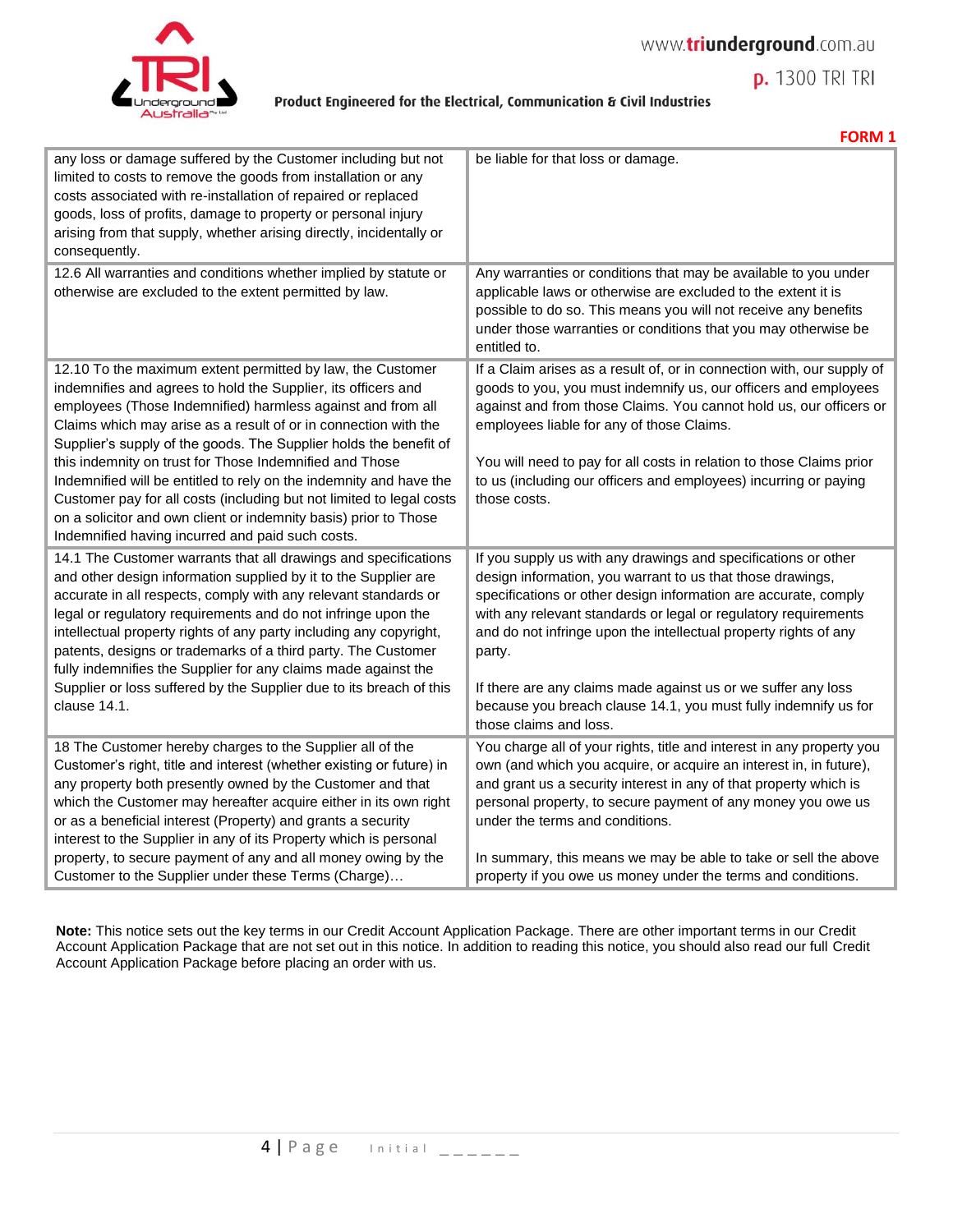## **TRI UNDERGROUND AUSTRALIA PTY LTD TERMS AND CONDITIONS**

These terms and conditions apply to the supply of goods by Tri Underground Australia Pty Ltd ("the Supplier", "us", "we") ABN 87 098 505 509 to the customer ("the Customer", "you"). These terms and conditions of sale ("Terms") replace any previous terms and conditions of sale, unless expressly agreed by the Supplier in writing. These Terms govern all dealings between us and you. No other terms govern our relationship except those terms varied by us.

## **1. ALTERATIONS TO STANDARD TERMS**

- 1.1 We may at any time and from time to time alter these Terms by posting updated Terms on our website: www.triunderground.com.au.
- 1.2 The placing of an order will indicate your acknowledgement and agreement to these and any amended Terms.

### **2. QUOTES AND ORDERS**

- 2.1. A quotation is an offer to sell goods to the Customer. No contract for the supply of goods shall exist between the Supplier and the Customer until a Customer's order for goods has been accepted by the Supplier.
- 2.2. The Customer acknowledges that it has checked all quotations/orders and is satisfied that all goods required by the Customer are set out in the quote/order.
- 2.3. The Supplier takes no responsibility for any omissions or errors in respect of the description of the goods or the price set out in the quote/order.
- 2.4. The Supplier may accept or refuse any order for goods at its discretion and may make its acceptance of an order conditional upon it receiving a satisfactory credit assessment of the Customer.

#### **3. PRICING**

Notwithstanding any prior acknowledgement by the Supplier of the price of goods, the prices specified for goods may at the Supplier's option be subject to alteration to reflect the Supplier's prices and charges at the time of delivery.

#### **4. GST**

All goods are subject to GST which will be added to the price of the goods and any additional charges. The Customer must pay an additional amount to the Supplier equal to the GST payable on the taxable supply. The additional amount must be paid at the same time as the consideration for the taxable supply or on the date on which the Supplier delivers a tax invoice (whichever is later).

### **5. DELIVERY AND RISK**

- 5.1. Goods will be delivered or deemed to be delivered when they are delivered to the delivery address nominated by the Customer or when the goods are ready for collection at the Supplier's premises and the goods are at the risk of the Customer from and including delivery.
- 5.2. The Supplier will endeavour to ensure the goods are available by the agreed delivery date. Any times quoted for delivery are estimates only and the Supplier shall not be liable for any delays in supply or delivery of the goods.
- 5.3. The Customer shall not be relieved of any obligation to accept or pay for the goods by reason of any delay in delivery.
- 5.4. The Customer authorises the Supplier to deliver goods to the delivery address nominated by the Customer and to leave the goods at such place whether or not any person is present to accept delivery. The Supplier shall not be liable on any basis whatsoever for loss suffered by the Customer after delivery to the nominated delivery place.
- 5.5. The Supplier reserves the right to deliver goods by instalments.

## **6. DAMAGE AND SHORT DELIVERY**

- 6.1. We accept no liability for short delivery or damage to goods unless you notify us in writing within 5 days after delivery of the goods to you and a satisfactory inspection of the goods is carried out by us subsequently.
- 6.2. Our liability for non-delivery, short delivery or damaged goods (other than through damage by the Customer) is limited to the replacement of the goods in question within a reasonable time and is subject to clauses 12 and 13.

### **7. TERMS OF PAYMENT**

- 7.1. The Supplier shall issue a Tax Invoice for the goods and the Customer shall pay for all goods delivered within 30 days of the end of the month in which the goods were supplied, or in accordance with any written credit agreement between the parties, whichever is later.
- 7.2. All credit we afford you is entirely at our discretion. The Supplier reserves the right to withdraw any credit facility or vary the credit limit with immediate effect at any time by notice in writing to you.
- 7.3. If the Customer does not pay the Supplier by the due date, the Customer shall pay interest on monies due, charged on a daily basis at 5% per annum above the Westpac Banking Corporation Base Rate (as at the due date) from the due date for payment until actual date of payment.
- 7.4. The Customer shall pay any legal costs (on a solicitor/agent/client basis), duties and other expenses payable together with any other collection costs.

### **8. TITLE**

Title and property in all goods delivered by the Supplier to the Customer will not pass to the Customer until all goods supplied by the Supplier to the Customer have been paid for in full.

## **9. PERSONAL PROPERTY AND SECURITIES ACT 2009 (PPSA)**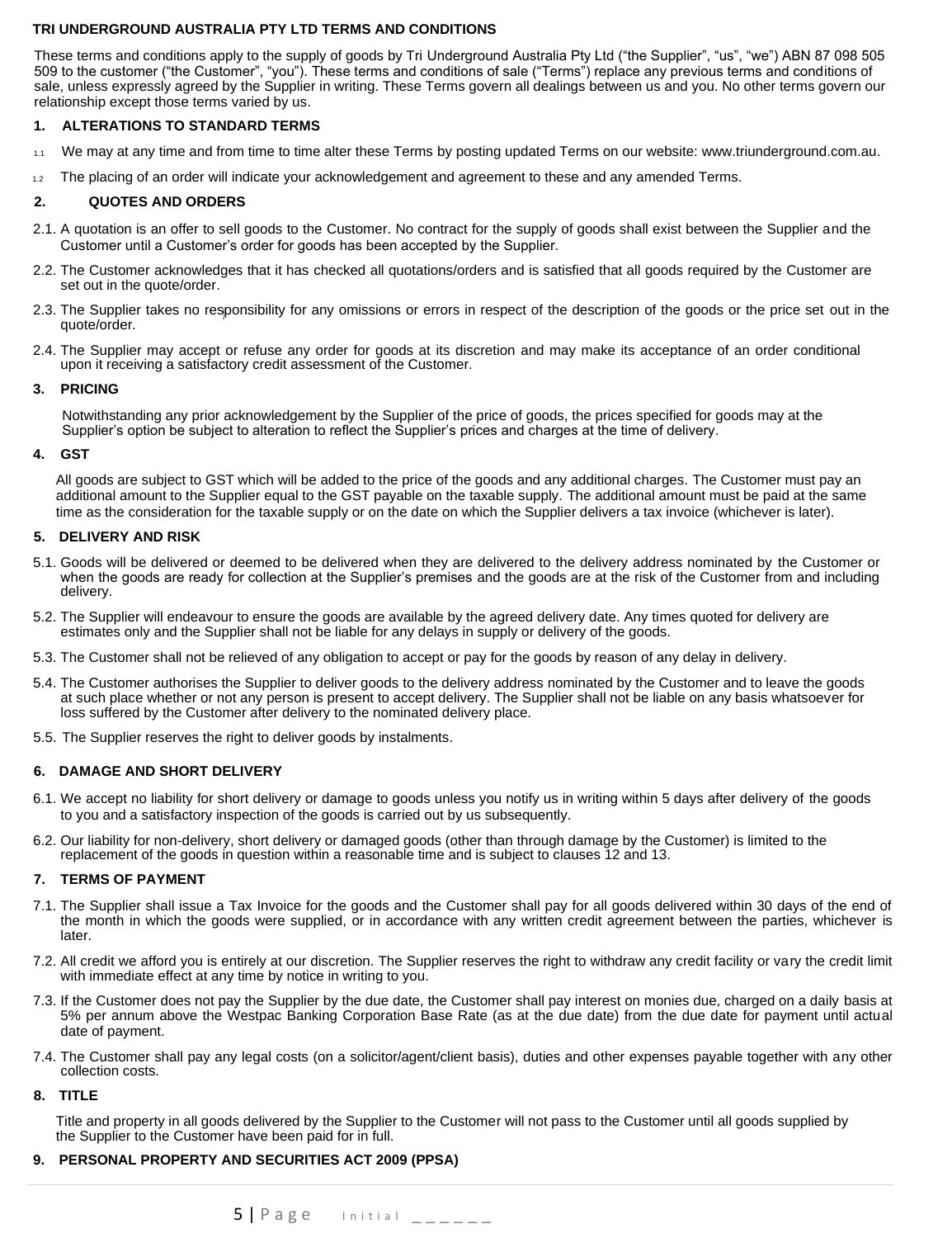- 9.1. The Customer agrees that these Terms constitute a security agreement for the purpose of section 20 of the PPSA and that a security interest exists in all goods (and their proceeds) previously supplied by us to you and in all future goods supplied, together with a security interest in all of your present and after-acquired property.
- 9.2. We may register on the Personal Properties Security Register a security interest or purchase money security interest in the goods, and an all present and after acquired property security interest against the Customer.
- 9.3. We may on demand, obtain reimbursement from you for all costs and expenses incurred by us in relation to registering, maintaining or releasing our security interest or the repossession of goods or the exercise, enforcement or preservation of any right or interest under these terms and conditions or any contract that we may have with you.
- 9.4. The Customer waives its rights under the following provisions of the PPSA and agrees that the following provisions of the PPSA will not apply to the enforcement of a security interest, to the extent that it is permitted by law to:
- a. Receive a notice of intention of removal of an accession and when a person with an interest in the whole may retain an accession (section 95 and section 96 respectively);
- b. Receive a notice that we decide to enforce our security interest in accordance with the land law (section 118);
- c. Receive a notice of enforcement of security in liquid assets (section 120);
- d. Receive a notice of enforcement action against liquid assets (section 121(4));
- e. Receive a notice to seize collateral (section 123);
- f. Obligation to dispose of or retain collateral (section 125);
- g. Seizure by higher priority partners notice (section 127);
- h. Receive a notice of disposal of goods by us purchasing the goods (section 129);
- i. Receive a notice to dispose of goods (section 130);
- j. Receive a statement of account following disposal of goods and contents of statement (section 132 (2) and (3));
- k. Receive a statement of account if no disposal of the goods for each 6-month period (section 132 (4));
- l. Proposal of secured party to retain collateral (section 134(2));
- m. Receive a notice of any proposal by us to retain the goods (section 135 );
- n. Retaining collateral free of interest (section 136(3), (4) and (5));
- o. Persons entitled to notice may object to proposal (section 137);
- p. Redeem the goods (section 142);
- q. Reinstate the security agreement (section 143); and
- r. Receive a notice of any verification statement (section 157 (1) and section 157 (3)).
- 9.5 The Customer expressly and irrevocably agrees that the Supplier is entitled to enter any premises where the goods supplied are located to repossess, remove and sell such goods. The Customer (its successors and assigns, including any external manager or administrator) shall not object to the Supplier, or its agents entering any premises for the purpose of this clause and agrees to indemnify and keep the Supplier indemnified in respect of any claims, actions and costs that may arise against the Supplier in relation to the removal, repossession and sale of the goods pursuant to these terms and conditions including any claims brought by third parties.
- 9.6 The Customer agrees that repossession and retention of the goods pursuant to the PPSA will only satisfy so much of the monies which may become payable to the Supplier as is equivalent to the Supplier's estimation of the market value of the goods as it is at the date of the repossession.
- 9.7 The Customer agrees to give us not less than 14 days' notice of the proposed change in your name or any other details which may affect the registration of the security.

## **10. DEFAULT**

## If:

- a) The Customer being an individual, commits any act of bankruptcy; or
- b) The Customer being a company or a trust, circumstances arise where a receiver, manager, administrator; or controller becomes entitled to take possession of any of its assets, any proceedings are instituted for the winding up, or the Customer entering into a Deed of Company Arrangement; or
- c) The Customer failing to comply with any demand for payment issued by the Supplier; or
- d) The Supplier has any reasonable grounds to believe that the Customer may not be able to make due and punctual payments to the Supplier of any monies owing; or
- e) There is a breach by the Customer of these Terms,

then all monies payable by the Customer to the Supplier shall become immediately due and payable on demand, notwithstanding that the due date for payment shall not have expired;

- then, the Supplier may without prejudice to any other rights they may have do any or all of the following:
- f) withdraw any credit facilities which may have been extended to the Customer;
- g) withhold any further deliveries and terminate all outstanding orders;
- h) may enter the Customer's premises or any other premises for the purpose of recovering the possession of the goods already delivered;
- i) recover the cost of materials or goods manufactured or acquired for the purpose of future deliveries;
- j) exercise such rights as are afforded to the Supplier under the PPSA and the *Corporations Act 2001* (Cth); and
- k) register a default with any credit reference facility.

## **11. FITNESS FOR PURPOSE**

The Customer agrees that it does not rely on the advice, recommendation, information, or assistance provided by the Supplier in relation to the suitability of any goods for a particular purpose. Any advice, recommendation, information, or assistance provided by the Supplier is provided without any liability by the Supplier whatsoever. The Supplier gives no warranties either express or implied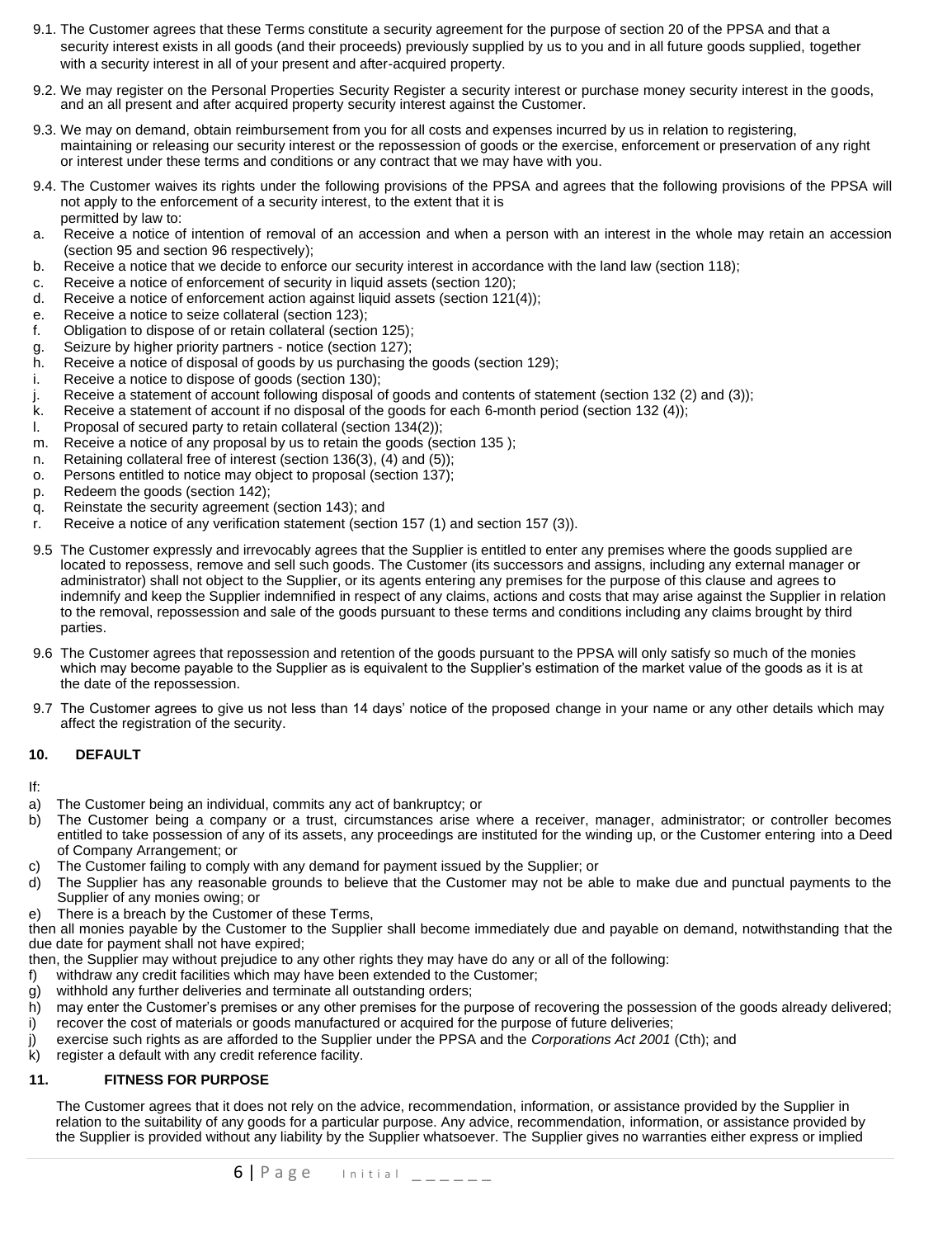as to merchantability, fitness for purpose or otherwise with respect to the goods other than as required by any applicable legislation.

## **12. WARRANTY AND INDEMNITY**

- 12.1The Supplier hereby provides to the Customer the benefit of all warranties granted to it by its suppliers.
- 12.2The Supplier expressly warrants that all goods manufactured by it will be free from defects in material and workmanship for a period of 12 months from dispatch.
- 12.3The warranty will apply to the extent of repair or replacement of any defective goods at the option of the Supplier.
- 12.4The Supplier will under no circumstances incur liability for any loss or damage suffered by the Customer including but not limited to costs to remove the goods from installation or any costs associated with re-installation of repaired or replaced goods, loss of profits, damage to property or personal injury arising from that supply, whether arising directly, incidentally, or consequently.
- 12.5This warranty will not apply and be absolutely void if in the Supplier's opinion the goods have been subject to abnormal wear and tear, damaged, modified or any decals or identification marks have been removed.
- 12.6All warranties and conditions whether implied by statute or otherwise are excluded to the extent permitted by law.
- 12.7Where the Customer is a consumer for the purposes of the Schedule 2 of the Competition and Consumer Act 2010 (Cth) (Australian Consumer Law), the goods comes with guarantees that cannot be excluded. The Customer is entitled to a replacement or refund for a major failure and compensation for any other reasonable foreseeable loss or damage. The Customer is also entitled to have the goods repaired or replaced if the goods fail to be of acceptable quality and the failure does not amount to a major failure.
- 12.8For the purposes of clause 12.7 if the Customer is a consumer within the meaning of that term in the Competition and Consumer Act 2010 (Cth) and the Australian Consumer Law, the Supplier makes each guarantee required of a supplier to a consumer under Part 3-2 of the Australian Consumer Law but only to the extent required by the nature of the goods and the nature of the Customer.
- 12.9To the extent permitted by law, and subject to clauses 12.7 and 12.8, the Supplier's liability to the Customer, whether for a breach of these Terms or otherwise, will at the discretion of the Supplier, be limited to the supply of equivalent goods or the replacement of the goods supplied to the Customer.
- 12.10 To the maximum extent permitted by law, the Customer indemnifies and agrees to hold the Supplier, its officers and employees (Those Indemnified) harmless against and from all Claims which may arise as a result of or in connection with the Supplier's supply of the goods. The Supplier holds the benefit of this indemnity on trust for Those Indemnified and Those Indemnified will be entitled to rely on the indemnity and have the Customer pay for all costs (including but not limited to legal costs on a solicitor and own client or indemnity basis) prior to Those Indemnified having incurred and paid such costs.
- 12.11 For the purpose of these Terms, Claims means in relation to a person, a claim, demand, remedy, suit, injury, damage, loss, cost, liability, action, proceeding, right of action, claim for compensation or reimbursement or liability incurred by or to be made or recovered by or against the person, however arising and whether ascertained or unascertained, or immediate, future or contingent.

### **13. RETURN OF GOODS**

Return of goods, for any other reason not covered under warranty will be at the discretion of the Supplier and may incur a fee for restocking and re-packaging. The amount of this charge will be determined by the Supplier and be deducted from the amount of credit allowed to the Customer.

### **14. SPECIAL ORDERS**

- 14.1The Customer warrants that all drawings and specifications and other design information supplied by it to the Supplier are accurate in all respects, comply with any relevant standards or legal or regulatory requirements and do not infringe upon the intellectual property rights of any party including any copyright, patents, designs or trademarks of a third party. The Customer fully indemnifies the Supplier for any claims made against the Supplier or loss suffered by the Supplier due to its breach of this clause 14.1.
- 14.2Goods manufactured to special order of the Customer shall not be returnable to the Supplier.

#### **15. FORCE MAJEURE**

The Supplier shall not be liable whatsoever for the consequences of any failure on its part for any delays directly or indirectly due to any event of "force majeure". Event of "force majeure" includes an act of God, epidemic, pandemic or public health emergency (including COVID-19), war, riot, strike, lockout, trade dispute, fire, break downs, mechanical failure, interruptions of transport, Government action or any other cause whatsoever, outside the reasonable control of the Supplier.

#### **16. PRIVACY**

All information supplied by the Customer will be maintained by the Supplier in accordance with its obligations under the Privacy Act 1988 (Cth).

#### **17. GENERAL**

- 17.1The Customer shall notify the Supplier in writing, of any change in the structure or nature of the Customer's business.
- 17.2These Terms shall be binding on the Customer's personal representatives, successors and permitted assigns.
- 17.3A reference to a statute includes a reference to all enactments amending or consolidating the statute and to an enactment substituted for the statute and any subordinate legislation, including regulations.
- 17.4These Terms will be construed in accordance with the laws in force in Queensland and the parties submit to the jurisdiction of the courts of Queensland.